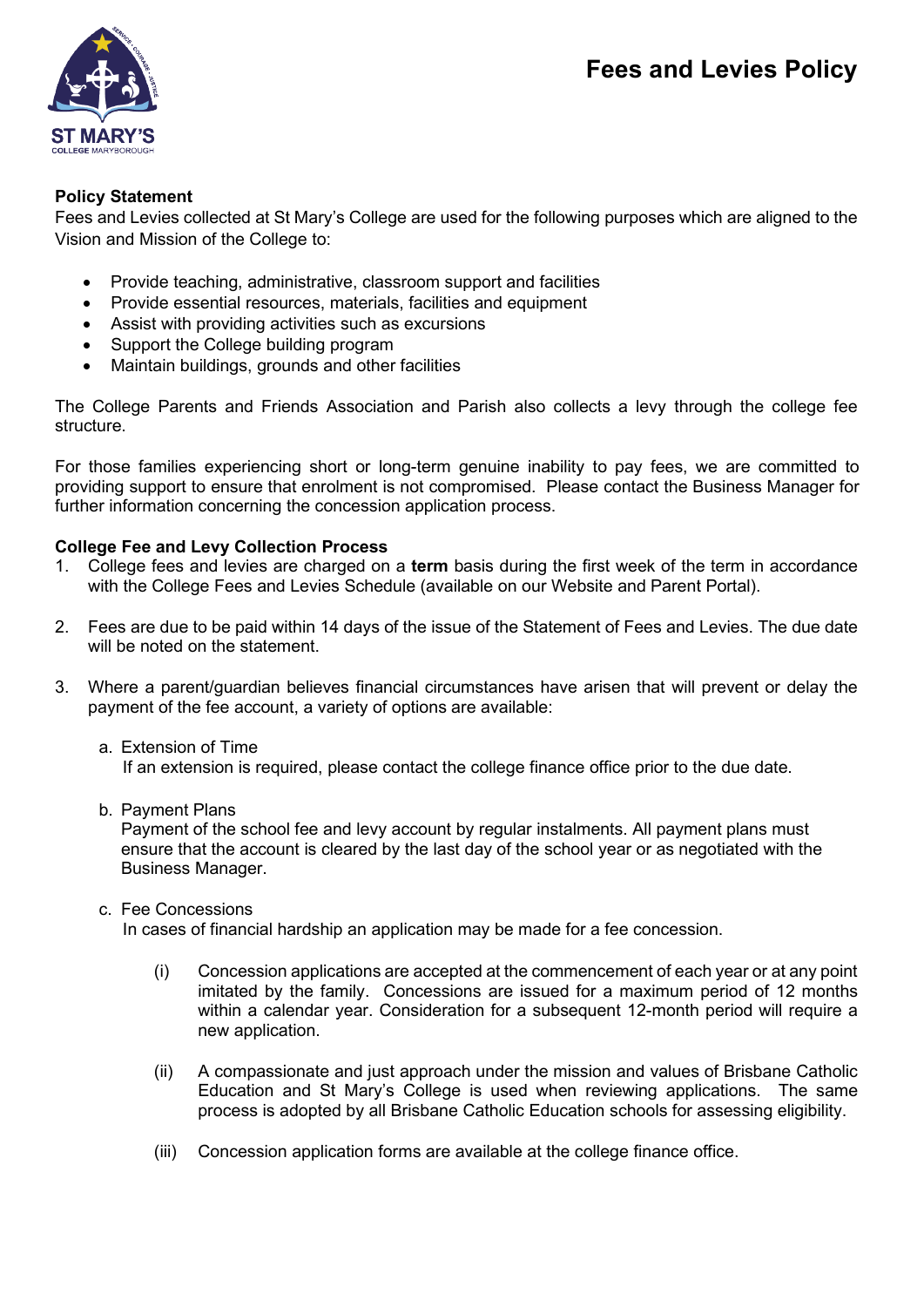(iv) All matters are dealt with on a confidential basis.

### 4. Recovery of unpaid fees

In fairness to families who pay their fees regularly and on time, our college will follow up all overdue fee accounts.

- a. A reminder statement/notice/letter will be issued within 7 days to any family who has not settled their fee account by the due date where a payment plan or other arrangements are not in place.
- b. If payment or a suitable response is not received within 7 days of the reminder statement, contact with the parent will be made via telephone, mail or email.
- c. If after two weeks from this second reminder satisfactory arrangements have not been reached, the account may be sent to the college Debt Collection agency. In serious cases, where there is clear capacity to pay outstanding fees, legal options may be pursued by the college.
- d. Legal costs, direct debit rejection fees and any debt collection costs, or other costs incurred will be at the family's expense.

## **Agreed Payment Plans**

As mentioned in point 3b above, our college offers families the opportunity of paying the fee account by regular instalments over the course of the year. All agreed payment plans must be organised to include a regular schedule that will clear the fees account by the last day of the school year. Any extensions to an agreed payment plan must be negotiated with the Business Manager. To establish an agreed payment plan, forms are available on the Parent Portal or from the college finance office.

### **Late Start Enrolment**

New students entering St Mary's College after the commencement of the term may be charged on a prorata basis for the remaining weeks of the term where appropriate at the Principal's or Business Manager's discretion.

### **Withdrawal of Enrolment**

Fees will be payable for the whole term in which the enrolment is terminated. For a reduction in fees a written request must be made to the Principal at the time of notification and may be granted at the Principal's discretion.

Student textbooks, library books and laptops and all accessories are to be returned to the College. If any fees remain outstanding, they will be payable as per the normal payment terms and where appropriate, any fees in credit will be refunded.

## **Extended Leave/ Holding an enrolment place**

Fees will be payable for the whole term in which extended leave is taken. For a reduction in fees a written request must be made to the Principal at the time of notification and may be granted at the Principal's discretion. Consideration will be given to the length of the break, the nature of the leave, the time the student has been at the college, the number of previous leave occurrences, and the existence of student waiting lists.

**For further clarification regarding the above college fee and levy collection process, please contact**